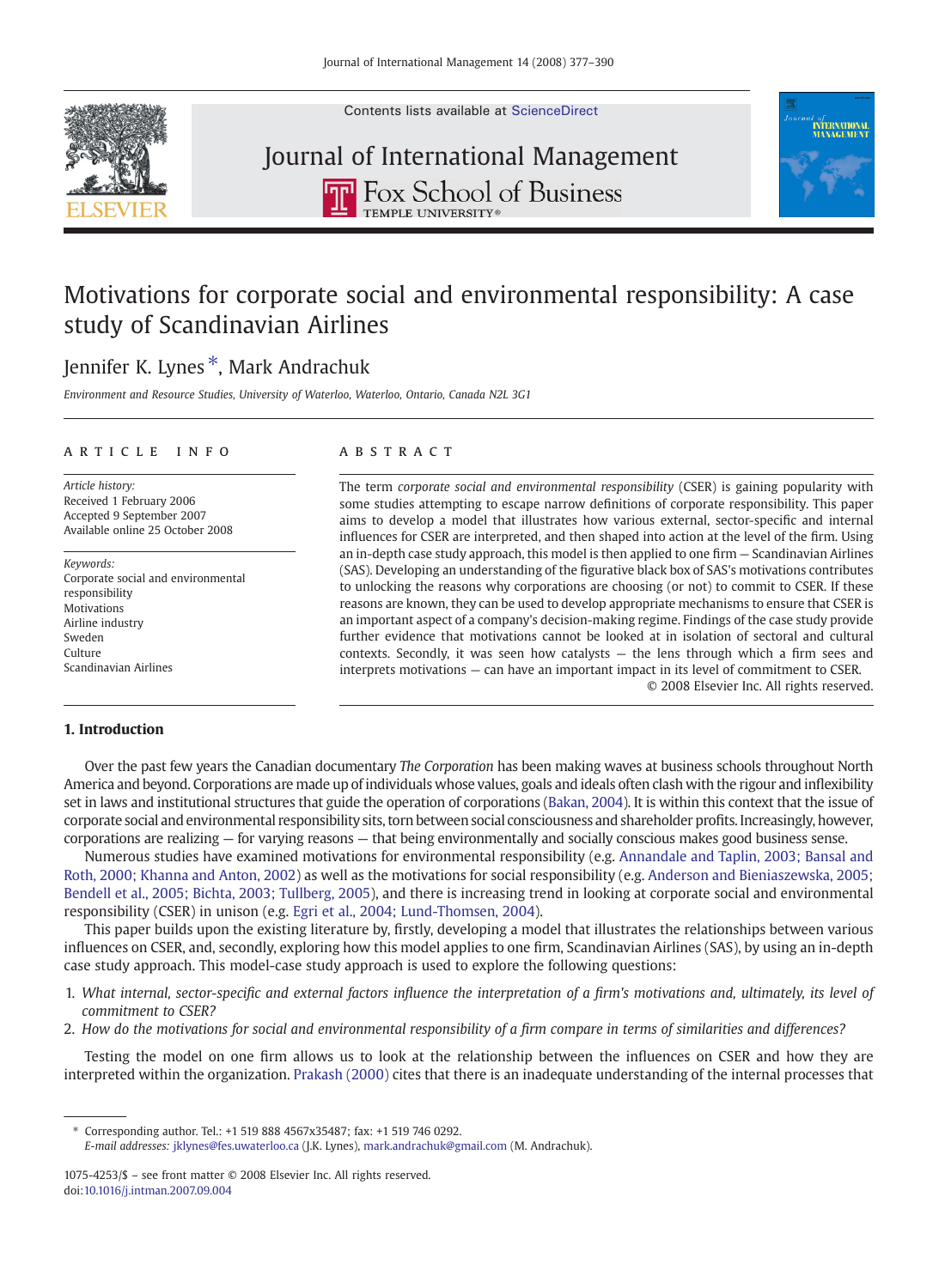lead a firm to adopt, or not adopt, environmental policies, arguing that an examination of intra-firm dynamics is required to supplement the existing literature on external pressures that firms face (see also [Gilley et al., 2000](#page--1-0)). Developing an understanding of the figurative black box of SAS's motivations contributes to unlocking the reasons why corporations are choosing (or not) to commit to CSER. If these reasons are known, they can be used to develop appropriate mechanisms to ensure that CSER is an important aspect of a company's decision-making regime. Although some studies have looked at a survey of sectors or crosssectoral companies (e.g. [Egri et al., 2004; Lund-Thomsen, 2004](#page--1-0)), few studies have examined motivations for CSER in depth with one company. This is the first study to look at CSER in relation to the airline industry.

The airline industry provides an appealing backdrop to this paper. To date, much of the literature concerning the motivations for CSER concentrates on heavy industries such as the mining, chemical and energy sectors; moreover, there is a paucity of research on CSER in the service sector (i.e. [Céspedes-Lorente et al., 2003; Kirk, 1998](#page--1-0)). Although commercial aviation is part of the service sector, it possesses several characteristics similar to those of manufacturing industries, including intense regulation, high entry barriers, high capital costs, and tendencies towards oligopolies [\(Clancy, 2001\)](#page--1-0). The airline industry thus presents an interesting juxtaposition between these two sectors. Furthermore, air emissions, the largest environmental impact of aircraft, are often excluded from regulatory attempts at controlling environmental impact, thus, demonstrating a need for CSER in the airline sector.

### 2. Defining CSER: various interpretations of one common goal

Corporate social responsibility (CSR) can be defined in basic terms as the voluntary commitment of a firm to contribute to social and environmental goals [\(European Commission, 2002](#page--1-0)). Under this definition, environmental responsibility is an implied part of social responsibility, even if the word 'environment' is not included in the CSR acronym. Indeed, numerous studies use the term CSR in discussions on corporate greening ([Graff Zivin and Small, 2005; Fig, 2005; Tschopp, 2005\)](#page--1-0). One argument for this is that the natural environment is considered one of many stakeholders, and thus, if a firm is acting socially responsible to its stakeholders, being accountable to the natural environment is a part of this larger responsibility. In recent times, the term corporate social and environmental responsibility (CSER) has gained popularity with some studies that are attempting to escape narrow definitions of corporate responsibility ([Egri et al., 2004; Lund-Thomsen, 2004; McIntosh, 2003; Rosenberg, 2004; Schaefer, 2004](#page--1-0)). The definition of CSER is similar to CSR, in that it refers to the commitment of firms to contribute to both social and environmental goals. Common themes emerge from the literature that help further define CSER, including: regulatory compliance, voluntary initiatives, accountability, communication and transparency as well as institutionalization of environmental and social issues (based on discussions by [Fischer and Schot, 1993; Garsten, 2003; Gibson, 1999; Lund-Thomsen, 2004; Lyon, 2004; McIntosh, 2003; Oketch,](#page--1-0) [2004; Prakash, 2000; Rondinelli and Berry, 2000; Welford and Starkey, 1996\)](#page--1-0). Our use of the term CSER is intended to draw out content from the literature that explores the relationships between motivations for both social and environmental responsibility.

#### 2.1. Developing a model of motivations for corporate social and environmental responsibility at the level of the firm

What drives a firm to be committed to social and environmental issues can be unpacked into dynamic layers of internal, sectorspecific and external influences. While many studies provide descriptions of a firm's CSER motivations both within and across sectors (e.g. [Bansal and Roth, 2000; Egri et al., 2004; Henriques and Sadorsky, 1996; Sharma, 2000\)](#page--1-0), there is a need to bring this literature together in a way that addresses, in a systematic way, the interaction of these influences at the level of the firm. Based on an extensive review of the literature, we have developed a model [\(Fig. 1](#page--1-0)) to illustrate how a firm first processes and interprets motivations derived from external and sector-specific influences, and then make decisions regarding its level of commitment towards social and/or environmental issues.

There are four parts to the model. Part I introduces four broad external and sector-specific systems of influence (market systems, political systems, social systems and scientific systems) that impact how a firm operates [\(Renn, 2001\)](#page--1-0). Part II lists a firm's possible motivations for CSER, based on combinations of the four systems of influence. Part III proposes ways in which motivations are mobilized within a firm through various catalysts such as internal leadership and the financial position of the organization. Part IV presents the resulting level of commitment to CSER that a firm demonstrates based on its interpretation of Parts I–III of the model. The four components of this model provide a systematic approach to analyzing motivations for CSER at the level of the firm and will be used in this as a basis for discussing the results of the SAS case study.

#### 2.1.1. Part I: the four systems of influence

Firms are influenced by a variety of external and sector-specific factors such as available technology, political leadership, the state of the economy, industry standards and agreements and so on. These influences can be more broadly described in terms of four systems of influence [\(Renn, 2001:](#page--1-0) 428–9):

- The market system where policy development is based on a cost–benefit analysis of the advantages to the company within the marketplace.
- Political–institutional system where policy development is based on the political culture and system of government within which the business operates.
- Scientific system where policy development is made based on scientific knowledge of cause and consequence.
- Social system where policy development is made as a result of the sharing of knowledge about market, political and scientific systems.